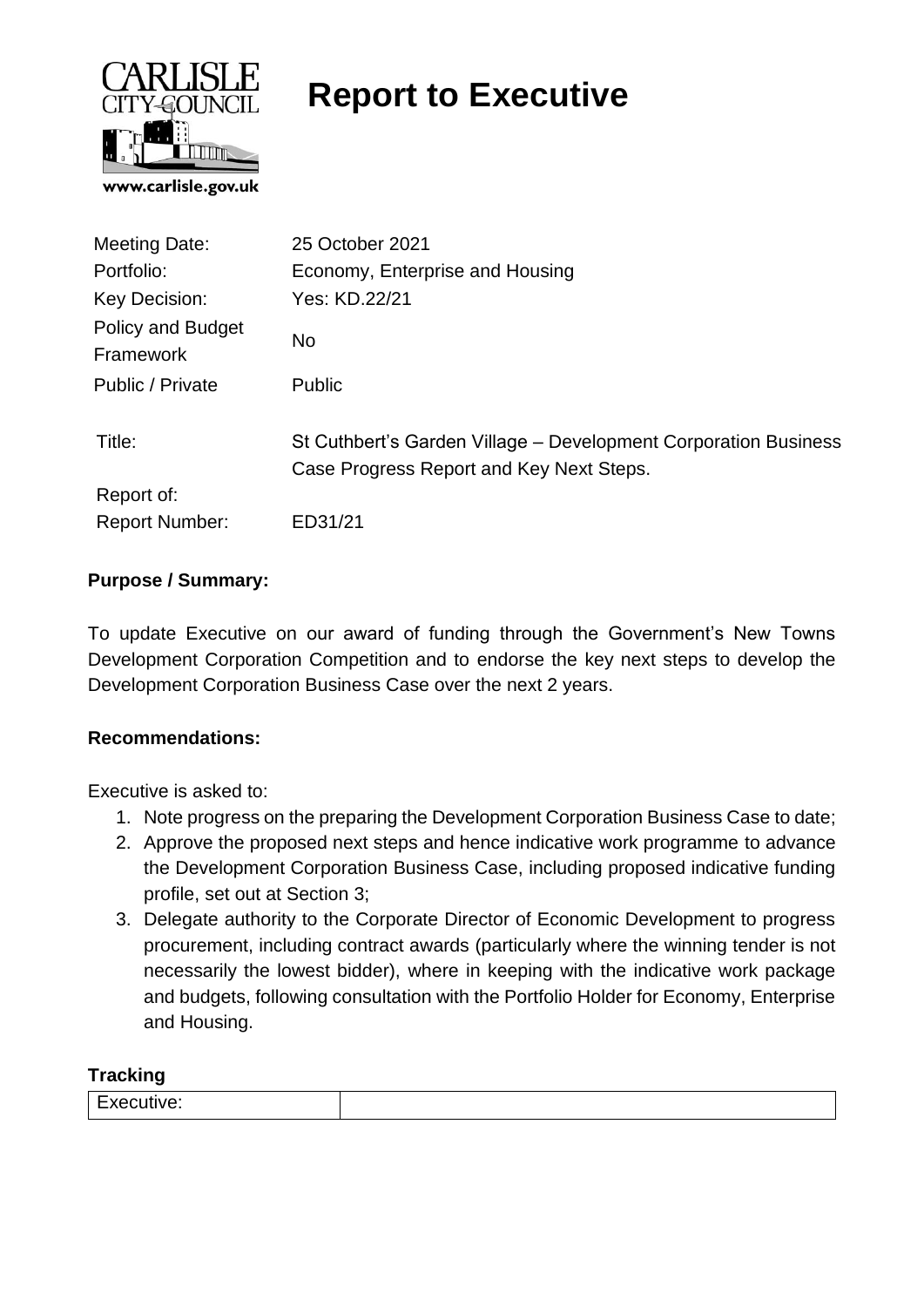## **1. BACKGROUND**

- **1.1.**St Cuthbert's Garden Village (SCGV) is embedded in the adopted Carlisle District Local Plan 2015 – 2030. This commits us to prepare a separate Development Plan Document to enable its delivery (the St Cuthbert's Garden Village Local Plan).
- **1.2.**The project was accepted into the Government's Garden Villages, Towns and Cities Programme in January 2017 and owing to its scale and the progress made was elevated to the Government's Garden Towns programme in early 2020.
- **1.3.**Project governance was established in May 2017 (Exec Rpt ED 17/17). To date, this alongside the now well-established cross-party Members' Advisory Group, provides a solid foundation to advance the project.
- **1.4.**Homes England highlight our project amongst the highest performing in their programme. They and the Town and Country Planning Association also highlight our consultation methods, including the interactive portal and the quality of consultation material used (the TCPA 2021 'Technical guide to project and programme management for local authorities' cites St Cuthbert's as a case study).
- **1.5.**As reported to Executive in August 2021 (Exec Rpt 23/21), good progress is being made with both the wider planning and delivery aspects of St Cuthbert's. In short:
	- The Masterplanning Framework was finalised in October 2020;
	- A Regulation 18 Local Plan Draft was consulted upon (November 2020 to January 2021) and further technical evidence relating to infrastructure and viability is now being commissioned to inform the Plan's next stage;
	- The Strategic Design Supplementary Planning Document was consulted on and adopted in April 2021;
	- The Carlisle Southern Relief Road remains on track to open up extensive development land by 2024/25; and
	- Landowners have been extensively engaged with a positive dialogue in place to encourage future partnership working.

## **2. PROGRESSING THE DEVELOPMENT CORPORATION BUSINESS CASE TO DATE**

- **2.1.**As a Garden Village, there is recognition and expectation that St Cuthbert's should be a unique and high-quality development, with three high level aims:
	- The delivery of high quality homes and jobs needed in the area over the long term to enable the growth ambitions of Carlisle and the Borderlands;
	- The comprehensive provision of infrastructure for transport and telecommunications, education, health, community and cultural infrastructure required to create sustainable communities; and
	- Ensuring the creation of quality places including the conservation and enhancement of the natural and historic environment, including landscape,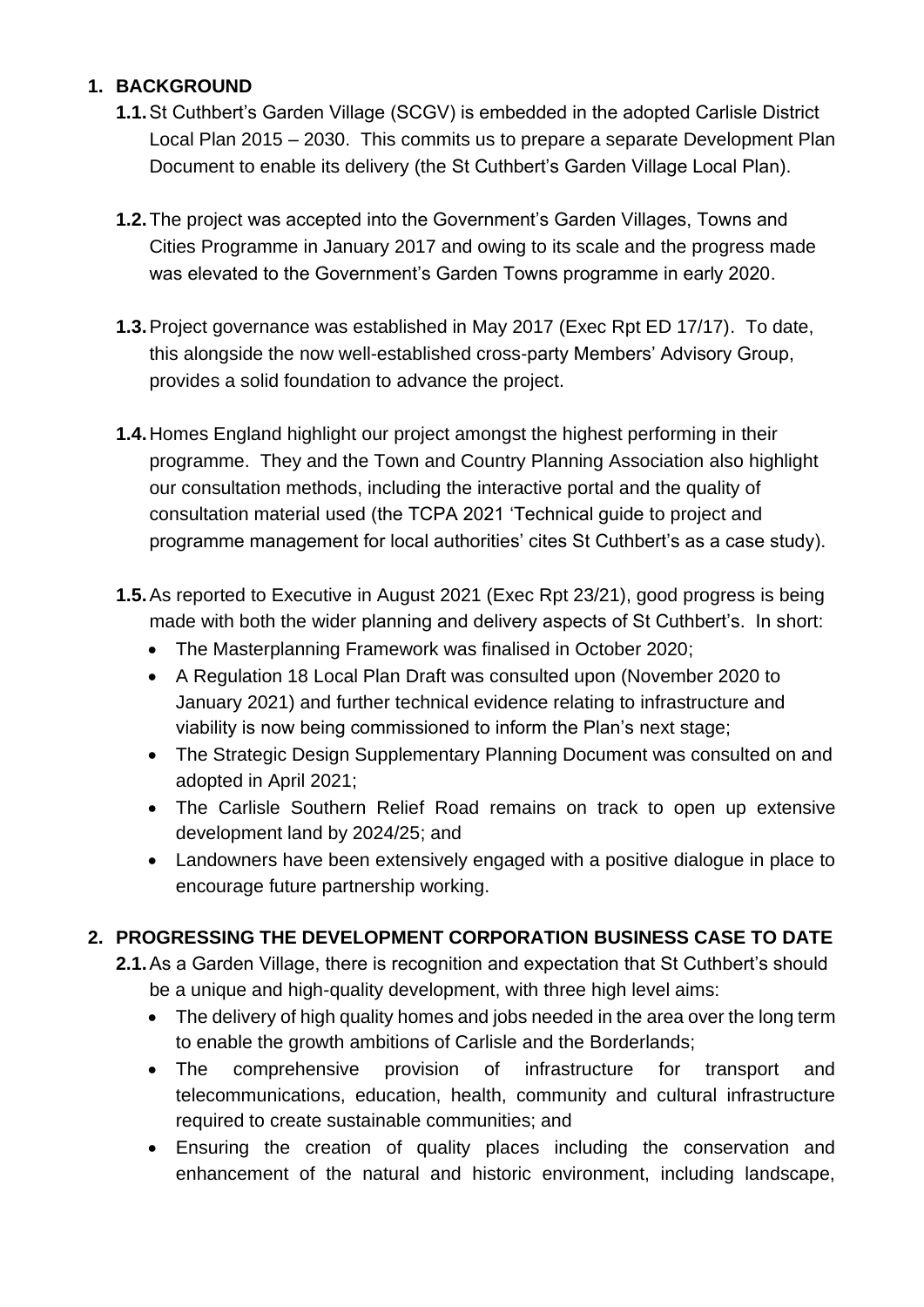together with an effective long-term approach to local stewardship.

- **2.2.**Despite the progress outlined in Section 1, we recognise there needs to be a dedicated focus on delivery, particularly for strategic infrastructure. Whilst our role as the local planning authority will obviously continue, a wider positive and proactive public sector role is likely to be required to ensure the expected quality of St Cuthbert's is delivered over the next 20 to 30 years.
- **2.3.**There is evidence to suggest there are difficulties in relying upon a solely private sector led approach to delivering large scale developments of this nature elsewhere. Issues that have hindered progress of such large-scale sites have included the nature of land promoters / developers and their ability to raise suitable finance which has called for the public sector to ultimately intervene and/or provide some form of funding support. In the case of St Cuthbert's, the requirement to bring forward the scheme along true 'Garden Settlement' principles; the multiplicity of land ownership; the scale and complexity of infrastructure delivery; the emerging viability understanding and importantly, the fact that there is currently no privately led scheme promoter/s, means there is a risk that an entirely private sector led approach to delivery, may not be successful.
- **2.4.**In late 2019, the Government sought expressions of interest from local authorities for a potential Development Corporation with funding available to: *"help them to explore delivery models that have been less commonly used in a contemporary context, such as development corporations".* The programme encourages the consideration of innovative delivery mechanisms, based on public/private partnership. Whilst ultimately, funding for delivery may be available from HM Treasury, there is a requirement of the programme for any mechanism to also lever in private sector finance and not be wholly reliant on government funding.
- **2.5.**Following extensive engagement with MHCLG, our Expression of Interest was submitted in November 2020 seeking £1.2m to develop a Business Case to explore a suitable, public/private partnership delivery vehicle for St Cuthbert's. In June 2021, it was confirmed that our bid was successful with a £750,000 award over two years. This funding will allow us to:
	- Investigate the business case for a new Parks Trust to implement the strategic green infrastructure, including a healthy capital assessment and potential landscape competition;
	- Procure appropriate support to develop a governance and finance structure, based on public/private partnership;
	- Further landowner engagement, to create formal partnerships where required and identify areas for intervention as necessary;
	- Detail financial viability and infrastructure work to assess delivery costs and understand where intervention is necessary and the benefits that can result;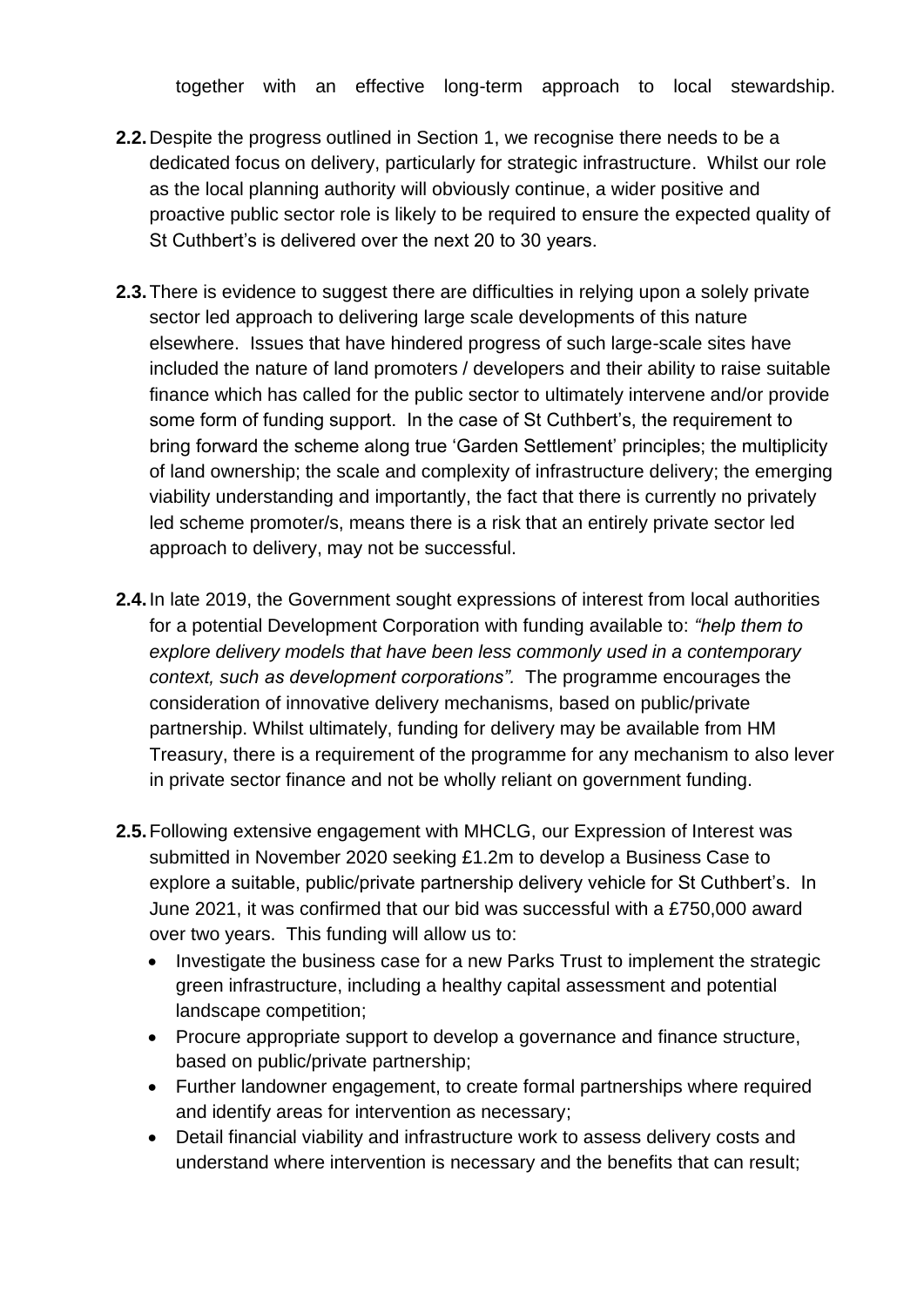- Promote St Cuthbert's as a location for investment:
- Investigate the potential for an energy company and other climate change initiatives;
- Secure additional project management and design support.

**2.6.**Since the announcement, work has focused on:

- Scoping the requirements for the business case including meetings with other development corporations to understand good practice;
- Reprofiling and reprioritising key workstreams as reported to Executive in August 2021 (Exec Rpt 23/21), this has included 'pooling' monies from our 2021/22 Housing Capacity Funding where there are clear overlapping outputs to inform both the emerging Local Plan and Business Case.
- Reviewing the governance structure for St Cuthbert's to align with the Towns Fund, CSLR delivery and incorporating the Development Corporation work; and
- Scoping the objectives for a development corporation which included a specific workshop with the Members Advisory Group (10 August 2021).

### **3. KEY NEXT STEPS AND FUNDING PROGRAMME 2021 TO 2023**

**3.1.**The main aim of the Development Corporation programme is to ensure a business case is created for the new delivery model and this will be the outcome expected from MHCLG – and indeed is critical to underpin the delivery of St Cuthbert's. Figure 1 sets out the main stages that now need to be followed in creating a business case towards implementation through an appropriate mechanism.

## **Figure 1: Carlisle Futures**



**3.2.**Appendix 1 provides the high level programme and it identifies several early key steps necessary to progress the Business Case: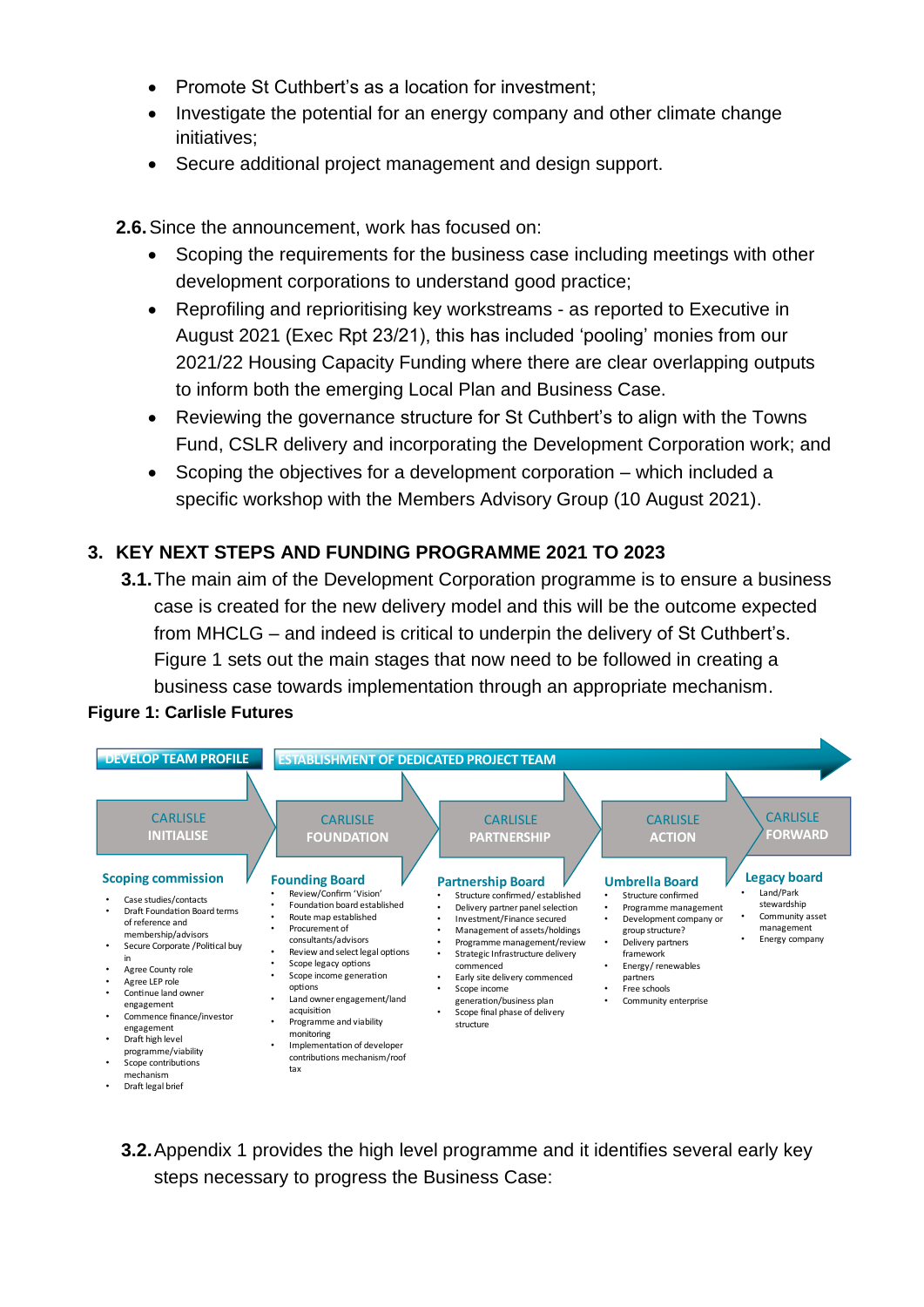- **i.** Establishing the 'Development Corporation Set Up Board' as a priority to oversee the Business Case development (chaired by the Corporate Director for Economic Development) with representatives from Governance and Regulatory Services, the County Council and Homes England;
- **ii.** A number of key appointments will be progressed to provide the relevant capacity and skills to formulate the business case in relation to the following:
	- governance advice on new structures *eg* what are the options for a delivery mechanism; what should it look like; what powers should it incorporate; how does it relate to and be overseen by the Council etc.;
	- Corporate finance and private investment advice how can private investment be levered in, from which sources; in what format etc;
	- Landowner and market engagement raising the profile of St Cuthbert's and Carlisle as a destination for investment and ensuring that the landowners work with the Council to encourage this investment;
	- Resources to manage the programme ensuring the programme is delivered effectively and co-ordinated with the other key workstreams.
- **3.3.**Table 1 estimates the likely costs over the 2 year programme period. Executive approval is now sought to the proposed workstreams and funding profile to deliver the Business Case drawing from the £750,000 Development Corporation Funding. Delegated authority is also requested to enable the Corporate Director of Economic Development to progress procurement for these packages, in consultation with the Portfolio Holder, and to award contracts in keeping with the Council's procurement guidelines with the exception of being satisfied it is on the basis of best value as opposed to simply lowest cost (quality is equally as important a consideration as price when assessing tenders).

| <b>Work Package Description</b>                                                       |          |  |  |  |  |
|---------------------------------------------------------------------------------------|----------|--|--|--|--|
|                                                                                       | Cost     |  |  |  |  |
| <b>Resources</b>                                                                      | £220,000 |  |  |  |  |
| Increased capacity in the St Cuthbert's Delivery Team: i) Project Lead for            |          |  |  |  |  |
| Development Corporation plus project management support; and ii) Potential support    |          |  |  |  |  |
| to DM for dedicated resource                                                          |          |  |  |  |  |
| <b>Place Promotion Strategy</b>                                                       |          |  |  |  |  |
| Develop a marketing strategy for St Cuthbert's to promote it as a location for        |          |  |  |  |  |
| developers and residents. Work with key partners and stakeholders (including the LEP) |          |  |  |  |  |
| to understand opportunities for place marketing and promotion and align with the work |          |  |  |  |  |
| already underway to promote Carlisle and the sub-region.                              |          |  |  |  |  |
| Governance                                                                            | £200,000 |  |  |  |  |
| Substantial commercial/planning legal support to advise on the legal options and      |          |  |  |  |  |
| issues regarding the creation of a Development Corporation This commission will       |          |  |  |  |  |
| contribute considerably to the detailed business case for the creation and            |          |  |  |  |  |
| implementation of an innovative delivery model/development corporation, together with |          |  |  |  |  |
| a timescale for set up, including necessary shadow arrangements and phased            |          |  |  |  |  |

**Table 1: Proposed Workstreams and Funding Profile 2021/23**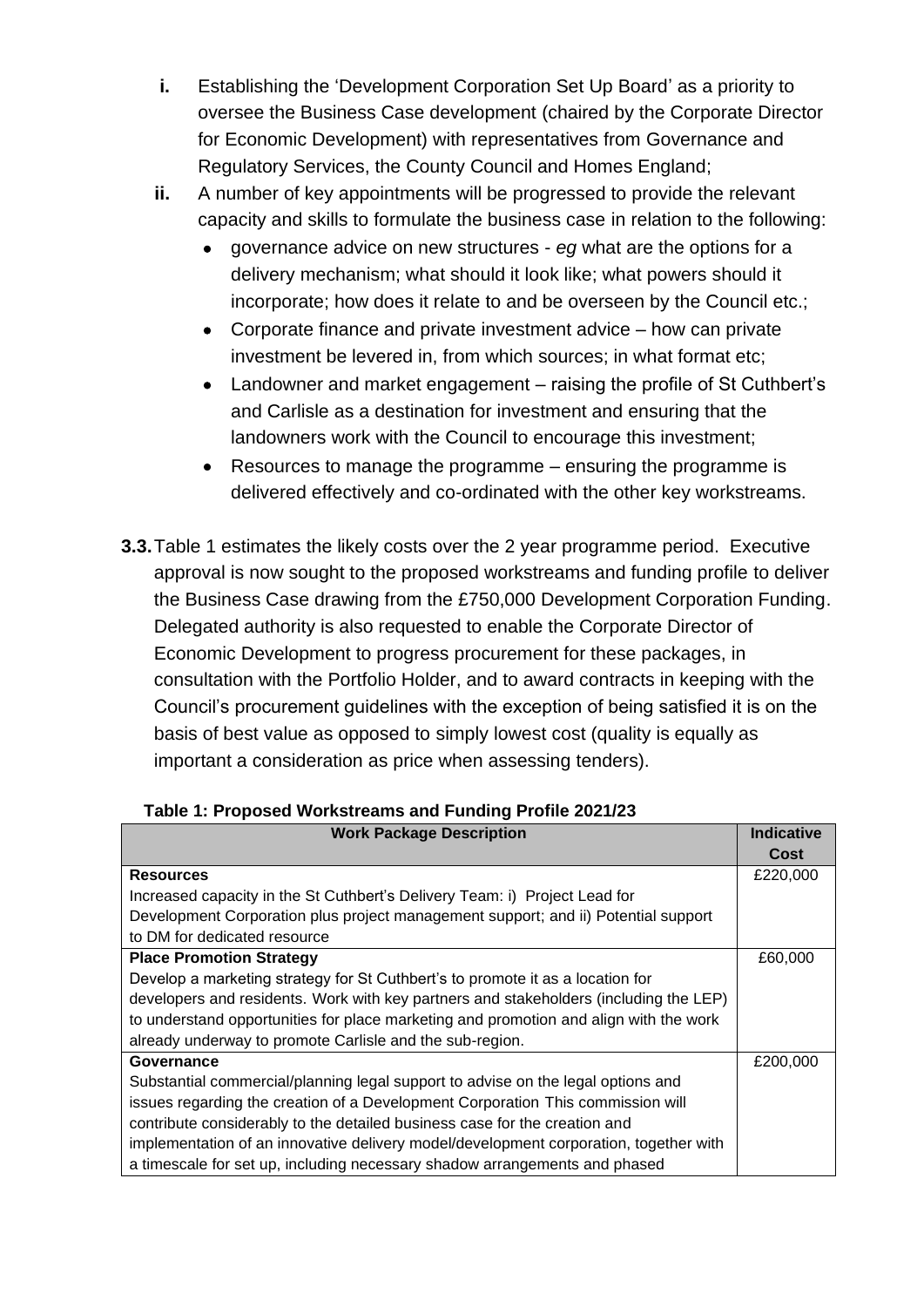| implementation. involving legal expertise, relevant planning and delivery knowledge     |         |  |  |  |  |  |
|-----------------------------------------------------------------------------------------|---------|--|--|--|--|--|
| and political engagement expertise.                                                     |         |  |  |  |  |  |
| <b>Viability and Infrastructure</b>                                                     |         |  |  |  |  |  |
| Critical areas of viability and infrastructure planning work need to be progressed, to  |         |  |  |  |  |  |
| understand the costs of delivery and the values that can be created.                    |         |  |  |  |  |  |
| <b>Landowner Engagement</b>                                                             | £60,000 |  |  |  |  |  |
| Continuation of existing landowner engagement strategy to have a clear picture on       |         |  |  |  |  |  |
| which landowners are actively bringing land forward (to assist local plan delivery)     |         |  |  |  |  |  |
| <b>Corporate Finance</b>                                                                |         |  |  |  |  |  |
| Work is required to understand the financial mechanisms and activities needed to        |         |  |  |  |  |  |
| support a Development Corporation. This will involve: i) Working closely with the legal |         |  |  |  |  |  |
| and finance advisors to scope the implications on local government finance ii)          |         |  |  |  |  |  |
| Investigate the potential for private sector funding iii) Promote St Cuthbert's as an   |         |  |  |  |  |  |
| investment in the wider market                                                          |         |  |  |  |  |  |
| <b>Indicative Total</b>                                                                 |         |  |  |  |  |  |

## **4. RISKS**

- **4.1.**A dedicated risk register is kept and regularly reviewed as part of the overall project management approach for the Garden Village. The main risk continues to be centred on the continued availability of adequate resourcing (in terms of both staff time and budgetary provision) for undertaking the technical work and further engagement needed to maintain momentum and progress of each of the key project strands.
- **4.2.**The overriding risk is that a failure to plan comprehensively for the growth of St Cuthbert's would result in growth occurring to the south of the city in a much more fragmented and incremental nature and not in alignment with the vision and principles established through Masterplanning Framework. Such an approach would prejudice the delivery of the necessary infrastructure needed to support new communities; impact on the sustainability and overall quality of place; undermine strategic ambitions; and risk not delivering the mix of development needed nor at the pace required. Developing the Business Case for and if appropriate implementing development corporation style delivery vehicle is one such mechanism by which such risks could be mitigated.
- **4.3.**Finally, the timely delivery of the project is also an obligation of the successful HIF award for the Carlisle Southern Link Road given that the desired primary outputs of the investment are new homes as opposed to transport benefits.

### **5. CONSULTATION**

**5.1.**Progress to date for St Cuthbert's has been underpinned by robust, extensive and innovative engagement (despite the impact of Covid) with this having added clear value to the emerging draft and high-level proposals for SCGV. This has included public engagement, dialogue with key stakeholders including infrastructure providers, dialogue and facilitated sessions with the local Parish Councils and with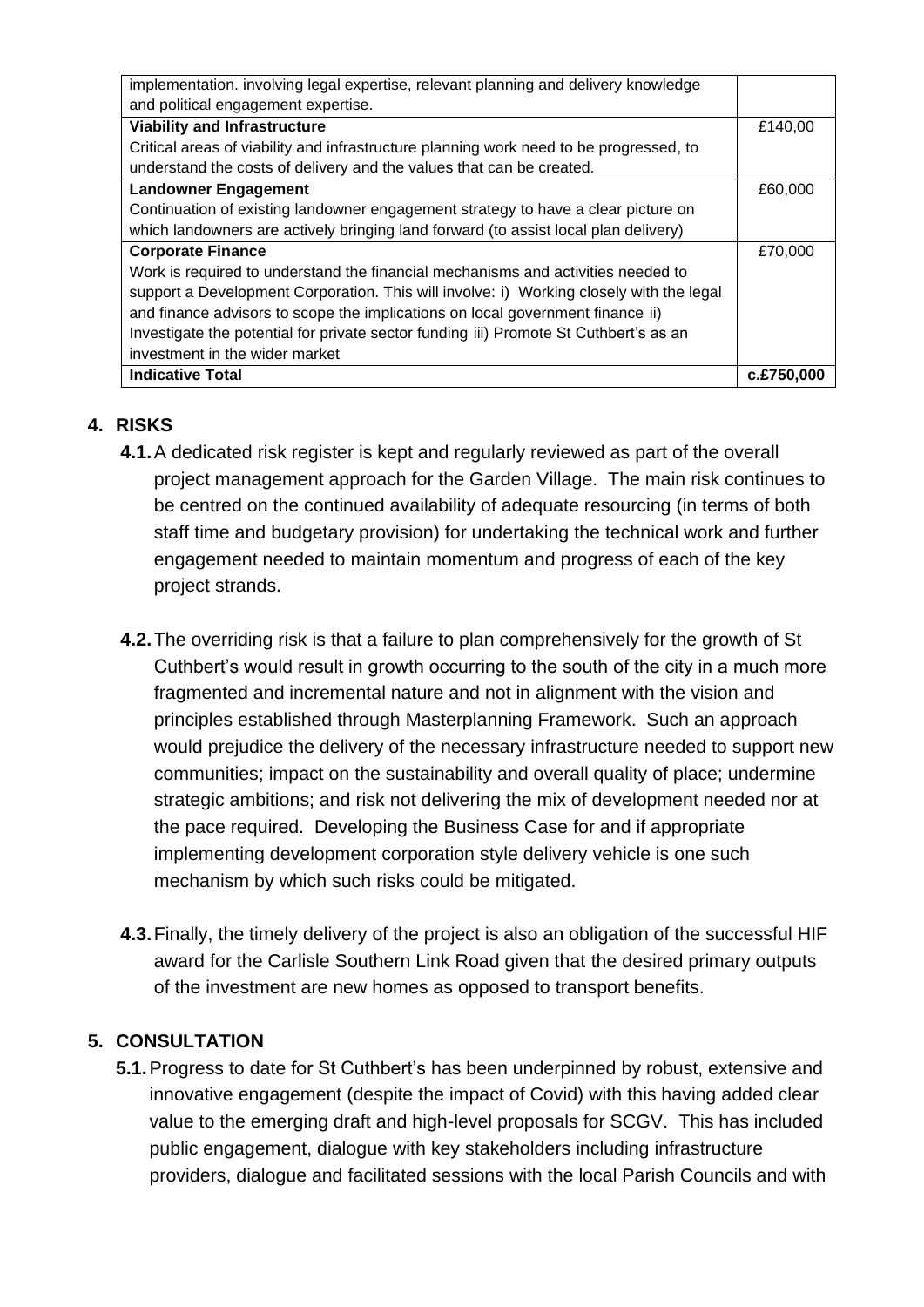Members including the dedicated Member Advisory Group which now also includes parish council and County Council representatives. The Council's Economic Growth Scrutiny Panel also continue to be engaged at key stages of the project including the evidence base upon which the project continues to be progressed.

- **5.2** November and December 2020 saw extensive consultation in relation to the Local Plan Preferred Options and Strategy Design SPD on the three options for St Cuthbert's. Whilst we had hoped to continue engaging with our communities and stakeholders through a comprehensive suite of face to face events, Covid restrictions and Government announcements meant our last engagement was largely confined to a digital platform. As a pre-emptive measure we undertook several 'pre-consultation' events during October 2020, specifically with landowners and other stakeholders to highlight the opportunity that is coming up, and in particular with the two parish councils in the garden village area, and one adjacent to the area. Awareness of the consultation was raised using a variety of means including leaflets and posters, the local media, our web site, the banner on the Civic Centre and through direct communication with those on our mailing list. In addition, the Communications team developed a virtual 360 consultation tool which allowed people to access a virtual setting and access the full range of documents. The Council's Facebook and Twitter mediums were also used. A consultation feedback report has recently been completed and published on the dedicated St Cuthbert's web pages and all respondents have been directly notified of its availability.
- **5.3** Further engagement will be undertaken with the emerging Local Plan associated with the formal Publication Draft Plan. The Landscape Competition itself will also provide communities with the opportunity to get involved in late 2021.

#### **6. CONCLUSION AND REASONS FOR RECOMMENDATIONS**

- **6.1.**Good progress continues to be made with both the planning and delivery aspects of St Cuthbert's Garden Village.
- **6.2.**Executive's approval for the indicative work packages and funding profile is required given the values involved and the need for transparency given the proposed expenditure of external grant funding. It also reflects that as a major corporate project that Executive are comfortable with both the progress of the project and the future direction of travel.

### **7. CONTRIBUTION TO THE CARLISLE PLAN PRIORITIES**

**7.1.**St Cuthbert's Garden Village will have a significant influence in terms of shaping how Carlisle will grow and function long into the future. Accordingly, it will have a significant, direct and positive impact on a number of Carlisle Plan priorities including: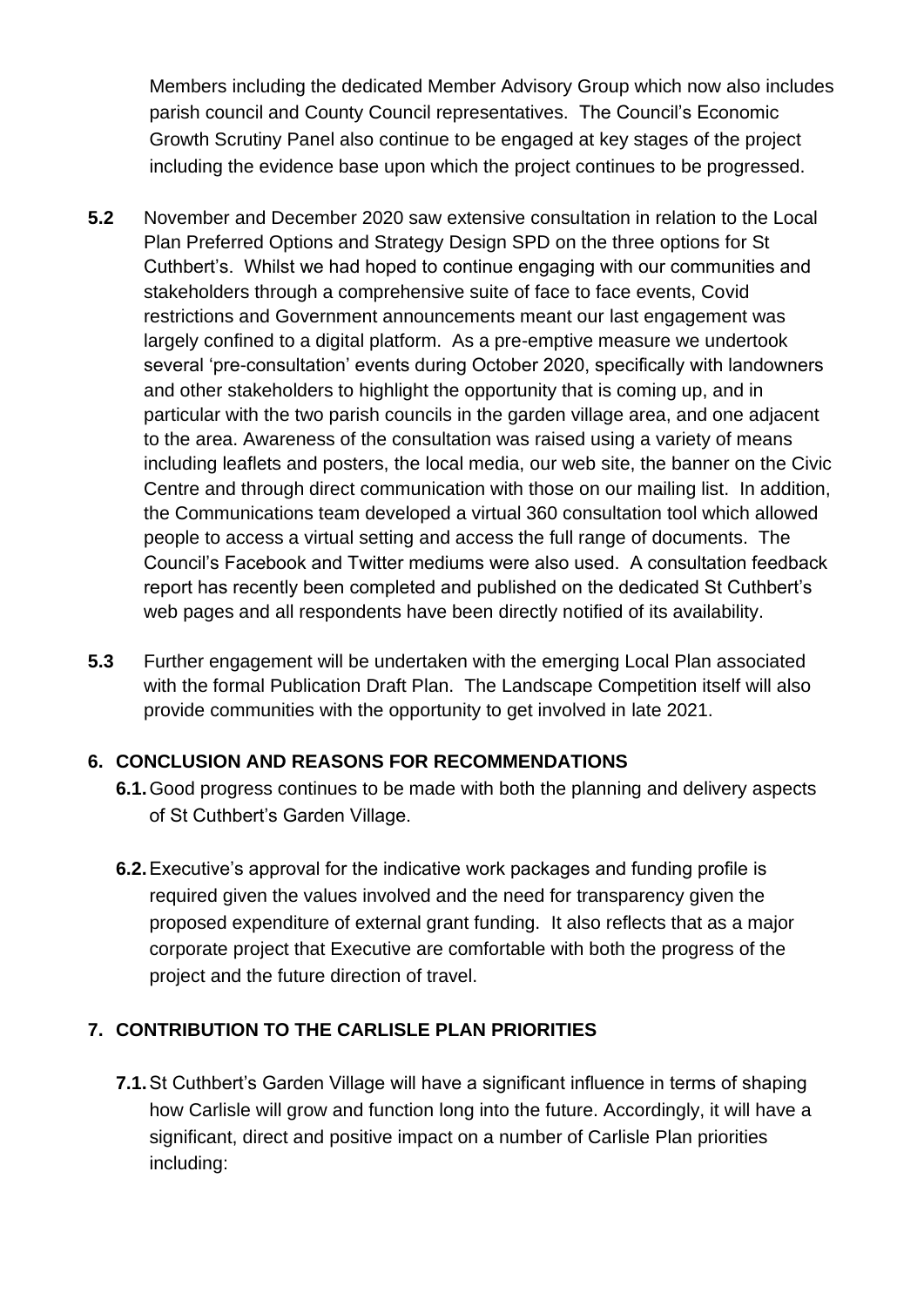- *"supporting the growth of more high quality and sustainable business and employment opportunities''* – through identifying new sites for development and opportunities to better balance the local economy;
- *"addressing Carlisle's current and future housing needs"* through being the single largest development site and therefore contributor to supply across the latter stages of the current Local Plan period and much of the next one, including affordable and specialist housing;
- *"working more effectively with partners to achieve the City Council's priorities''*  through recognition that the scale of the project requires the input, commitment and direct support of a wide array of stakeholders and partner agencies.

| <b>Contact Officer:</b>                  | <b>Neil Cole</b>                             | <b>Ext:</b> $07547414560$ |
|------------------------------------------|----------------------------------------------|---------------------------|
| <b>Appendices</b><br>attached to report: | <b>Appendix 1: Key Indicative Milestones</b> |                           |

**Note: in compliance with section 100d of the Local Government Act 1972 the report has been prepared in part from the following papers:**

- **ED 17/17 Report to Executive – St Cuthbert's Garden Village**
- **ED 23/21 Report to Executive - St Cuthbert's Garden Village – Progress Report and Key Next Steps**

### **CORPORATE IMPLICATIONS:**

**LEGAL –** This report sets out the next steps in developing the business case to be submitted to MHCLG/ LUHC. Despite the name given to the funding stream, it is important to note that the business case will seek to identify the most appropriate form of public/ private delivery vehicle to achieve the Council's garden village aspirations, and this may not necessarily be a development corporation. Specialist external legal advice will be procured to assist in identifying appropriate vehicles and the advantages/ disadvantages of each. This procurement will be done through the Council's legal department. Procurement of financial advice must similarly be done through the Council's finance department. Paragraph 3.3 of the report also makes reference to the potential award of contracts to other than the cheapest tender. As Members will be aware, the Leader's scheme of delegation permits chief officers to award tenders only to the lowest tender. Otherwise, the decision must be referred to the Executive unless the requirement is waived by the Executive (Schedule 2, paragraph 2.1 of the Leader's Scheme of Delegation).

**PROPERTY SERVICES -** As plans progress the Council will need to decide how proactive it wants to be in land assembly to assist with delivery of the Garden Village. Property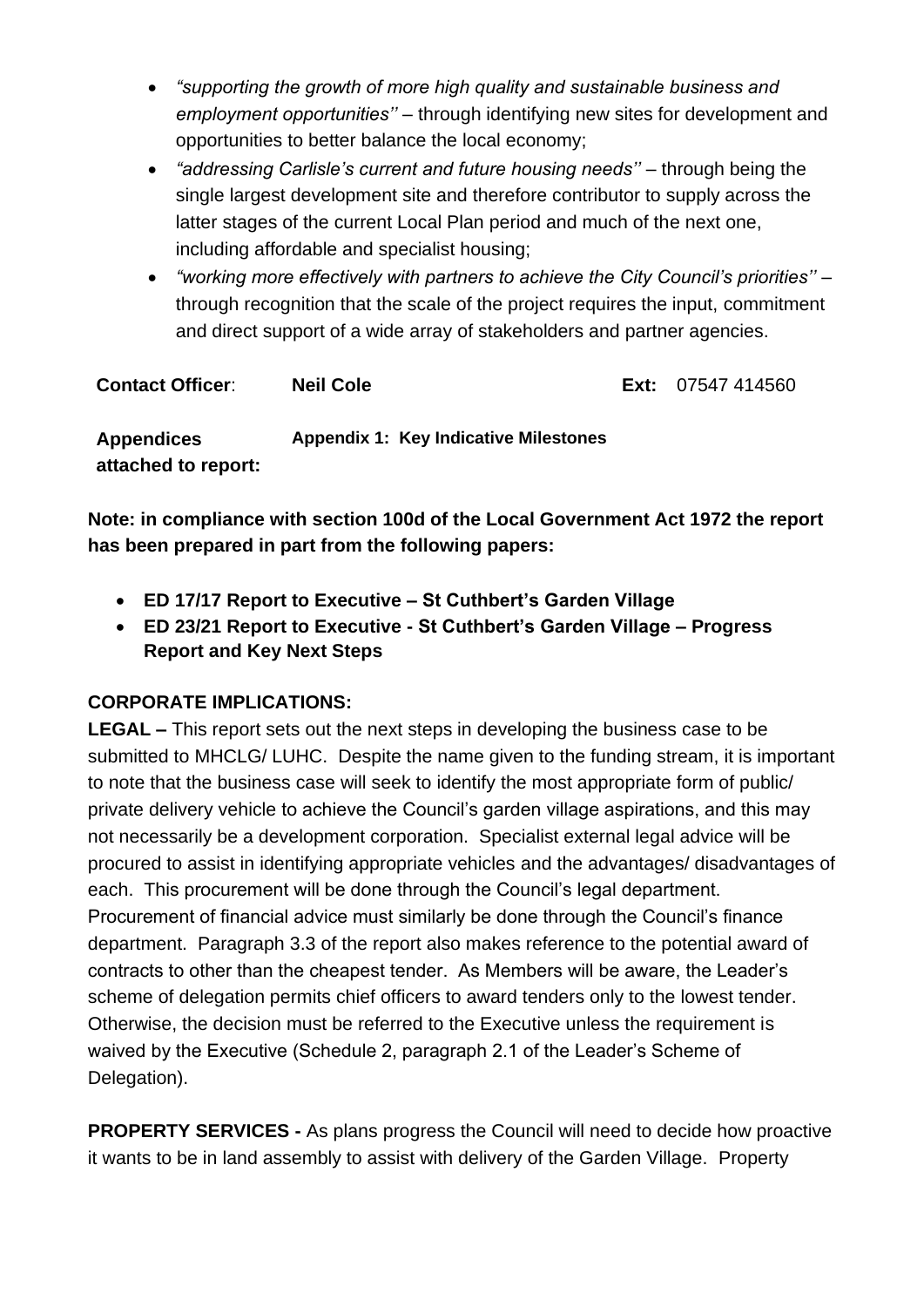Services will be able to advise on this at the appropriate time and undertake any acquisitions required.

**FINANCE –** The report outlines that the programme of works required to deliver an options appraisal to establish an appropriate delivery mechanism to successfully achieve the St Cutbert's Garden Village programme. The Council has been awarded £750,000 from the 'New Towns Development Corporation Competition' spread over 2021/22 and 2022/23, however, it is noted that the second year allocation is still subject to ratification in the Spending Review, so there is a risk that the Council could over-commit to spending funding that may not materialise although it is realised that this risk may be low

The report outlines a programme of work streams that will be required to deliver the option appraisals in recommending the most appropriate delivery mechanism, which could include the establishment of a Development Corporation.

Budgets will need to be grossed up to match the funding received so that expenditure on the different workstreams can be captured and recorded accurately.

The report outlines that there will be a need to undertake a variety of procurement packages (Para Table 1) to deliver the proposed workstreams and requests that Executive delegate authority to the Corporate Director of Economic Development the ability to award contracts that are not the lowest value due to the importance of quality. The scheme of Delegation of Executive functions states that any decision to award other than to the lowest tenderer must be referred to the Executive unless this requirement is waived by the Executive.

A significant portion of the funding received is to progress looking at the delivery model for the projects and whether a development corporation in some form may be appropriate. Any new governance structure will need relevant financial and legal input to ensure it operates in both the Council's best interests and the wider projects interests.

Any new delivery mechanism will need to consider the relationship the Council (and its successor organisation) will have in the preferred structure with any other public sector organisations and also the private sector. This will need to take into consideration any ongoing financial support, guarantees or bonds, VAT implications and management responsibilities.

The Council has not allocated any of its own budget to support the development of this programme of work, however, it has allocated budget to support the Programme Management Office for wider support of Economic Development Projects, including St Cuthbert's Garden Village. The Council has committed to provide a £5m contribution to the Southern Relief Road project in its capital programme.

**EQUALITY –** An EqiA has been completed on the Preferred Options Policies (December 2020), this will be refreshed in time for public consultation. A Health Impact Assessment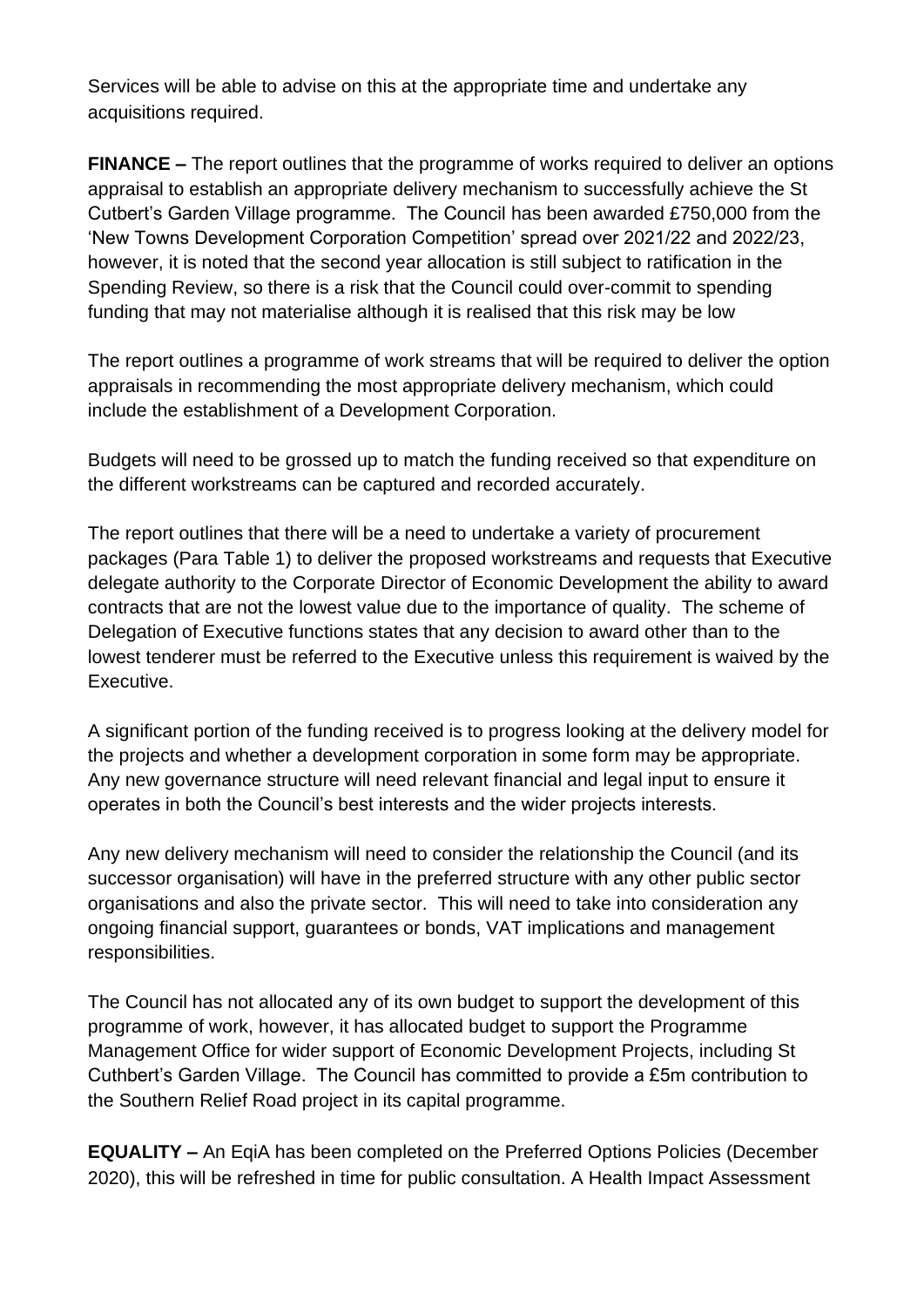has been drafted, based on the SPD. This will be developed further alongside the Plan, in time for public consultation.

**INFORMATION GOVERNANCE -** There are no information governance implications with this report.